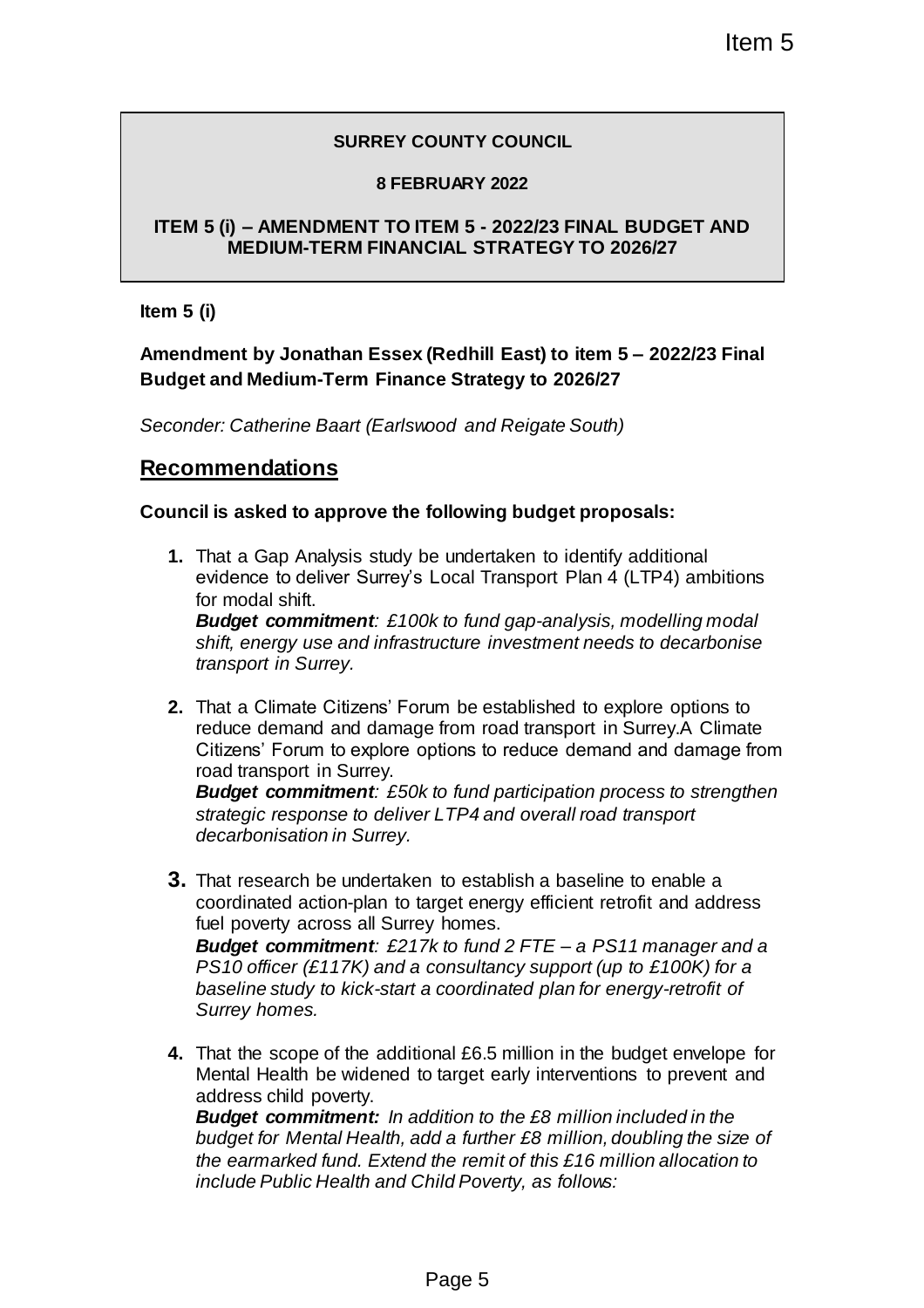- *Reverse the recent reduction in numbers of children's centres and universal youth services;*
- *Provision of funding to deliver the recently published child poverty strategy; and*
- *Enhance public health delivery across Surrey.*
- **5.** That the first year funding for Surrey's Bus Back Better plans be guaranteed.

*Budget commitment: guarantee first year funding for Bus Back Better in Surrey County Council's BSIP bid to central government. £17.7m revenue to be met from reserves and £10m capital to be met from reprioritising the Capital Pipeline.*

#### **Table 1. Summary of budget proposals to be funded from reserves**

|                                                        | 2022-2023      |
|--------------------------------------------------------|----------------|
| <b>Proposal</b>                                        | revenue budget |
|                                                        | impact         |
| <b>1. Transport: Gap Analysis</b>                      | £100,000       |
| 2. Transport: Climate Citizens' Forum                  | £50,000        |
| 3. Homes: Baseline Study                               | £217,000       |
| 4. Prevention and Early Intervention: Child poverty    | £8,000,000     |
| and Public Health                                      |                |
| <b>5. Transport:</b> guarantee Bus Back Better funding | Up to          |
|                                                        | £17,674,000    |

These are explored in more detail in the proposals below.

# **1. Transport: Gap Analysis.**

*Budget commitment: £100k to fund gap-analysis, modelling modal shift, energy use and infrastructure investment needs to decarbonise transport in Surrey.* 

Currently the level of transformational investment in road transport (BSIP, road safety, LCWIP implementation) to be constrained by funding availability without being informed by a plan that sets out first what is actually required. This gap-analysis will enable the scale of transformation to be articulated and delivery modalities explored.

This work should inform efforts to secure sufficient funding to deliver the changes envisaged through Surrey's own pipeline and capital programme, through strategic partners (e.g. National Grid investments in Surrey's infrastructure, Network Rail electrification plans), linked to government (and private sector) investment. This will enable the extent of EVs to be balanced against modal shift, walking and cycling to ensure there is both the renewable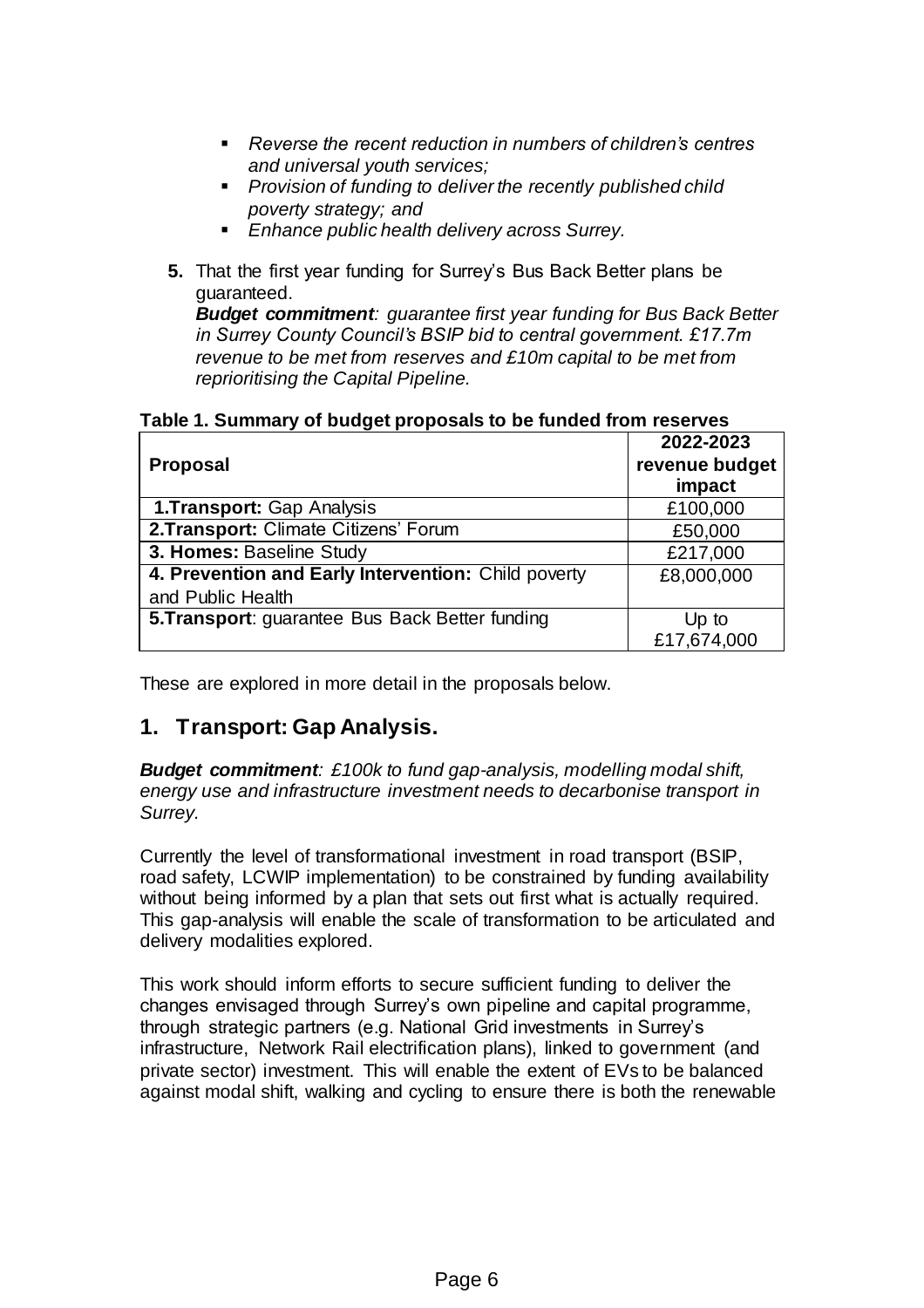energy generation capacity and national grid capacity to support Surrey's future transport.<sup>1</sup>

This must set out the level of local transport network investment needed to be included in the budget of Surrey's capital pipeline and programme, and provide a basis for lobbying government for funding, legislative changes and sufficient leadership to deliver on this agenda across the UK in the near future.

This level of infrastructure investment requires uptake from residents, such as through increased walking and cycling, a modal-shift from car to train and bus, and localisation such as increased home working post-pandemic. Thus, this analysis could feed and be informed by the Climate Citizen's Forum proposed below.

Currently there is a significant backlog of suggestions for transport improvements across Surrey (Surrey County Council published ITS lists), together with a strong public appetite for improvements that are in line with the LTP4 stated priorities. This study will help inform the types and scale of transport-related investment across Surrey, which will help prioritising appropriate road safety and integrated transport schemes, and other investments across Surrey.

## **2. Transport: Climate Citizen's Forum:**

 $\overline{a}$ 

*Budget commitment: £50k to fund participation process to strengthen strategic response to deliver LTP4 and overall road transport decarbonisation in Surrey.* 

Across the UK local authorities under all forms of leadership have been setting up climate forums and assemblies to raise awareness of climate crisis and solutions, to engage local residents, businesses and community organisations, and to inform climate action and policymaking by elected members and officers.

A Surrey Citizens' Forum on Transport and Travel would add value to understanding how best Surrey can reduce energy use, carbon emissions whilst delivering reduced air pollution and accidents on Surrey's roads. Behaviour change, demand reduction and infrastructure investment must combine to enable Surrey's residents, and workers, to change how we move around. This engagement would bring together elected members from different councils, senior officers, community groups and charities, businesses and public sector bodies across Surrey. Its goal would be to map out and discuss the challenges and opportunities for sustainable travel and transport

<sup>1</sup> The Cambridge University led UK-FIRES research team have developed a transport modelling tool, which is currently at an academic demonstration stage, which could be used as part of this analysis (see [https://transport-energy-calculator.herokuapp.com/app\).](https://transport-energy-calculator.herokuapp.com/app)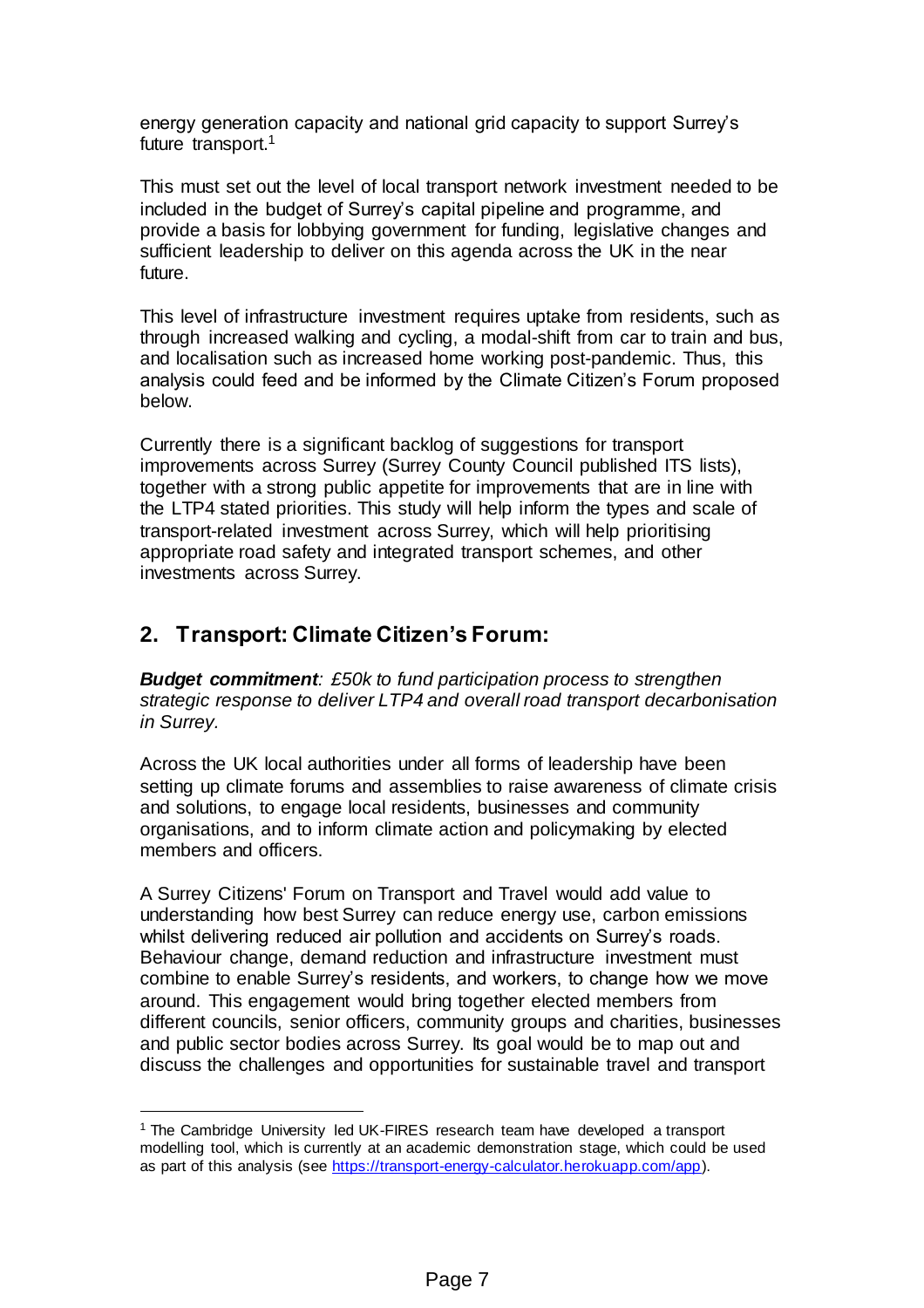in a Greener Futures - Net Zero Surrey in line with Surrey's Climate Strategy and emerging Local Transport Plan 4.

The Citizens' Forum would explore ways to reduce demand for, and damage from, vehicle transport on Surrey's roads. And it would look at ways to promote walking, cycling, bus and local rail use as well as post-Covid flexible teleworking. The aim will be to produce a shared understanding and commitment to Greener Net Zero travel and transport for the benefit of Surrey's residents, businesses, communities and urban/rural environments.

The Forum would include: a participatory process to map out problems, opportunities and potential projects; expert presentations from council members/officers and local transport and business speakers; group discussions on key issues; visits to transport and travel project sites; and drafting of a Greener Surrey Transport pledge for citizens, community groups and other organisations. This will inform both sustainable transport delivery plans and council communications on how best to bring about the behaviour change required.

#### Useful links:

<https://cat.org.uk/events/county-communities-climate-action-forum-transport/> [https://www.climateassembly.uk/documents/67/How\\_we\\_travel\\_FINAL.pdf](https://www.climateassembly.uk/documents/67/How_we_travel_FINAL.pdf) <https://climateoutreach.org/media/knoca-why-talk-climate-assemblies/>

## **3. Surrey Retrofit Together: Baseline Study and Delivery Plan to Improve the Energy Efficiency and cut fuel bills across Surrey Homes**

*Budget commitment: £217k to fund 2 FTE – a PS11 manager and a PS10 officer (£117K) and a consultancy support (up to £100K) for a baseline study to kick-start a coordinated plan for energy-retrofit of Surrey homes.* 

The forthcoming energy price increase highlights the opportunity cost in reducing the fuel bill required to heat Surrey's homes. There is an opportunity here to deliver at scale, and move beyond the current piecemeal, grantseeking approach, in partnership with government. This will enable Surrey to pivot from the anticipated need to address fuel poverty in the short-term to provide leadership and coordination (between boroughs and districts, social housing providers operating across the county, government, private sector, skills and training providers) to tackle a major part of Surrey's carbon footprint that has not been addressed in a substantial way. Improving insulation and reducing energy demand in homes should precede further replacement of gas boilers, as these improvements will reduce the size and cost of new heating systems needed.

The government has set a target for all social housing and private rented homes to be retrofitted to be at least better than a class 'C' Energy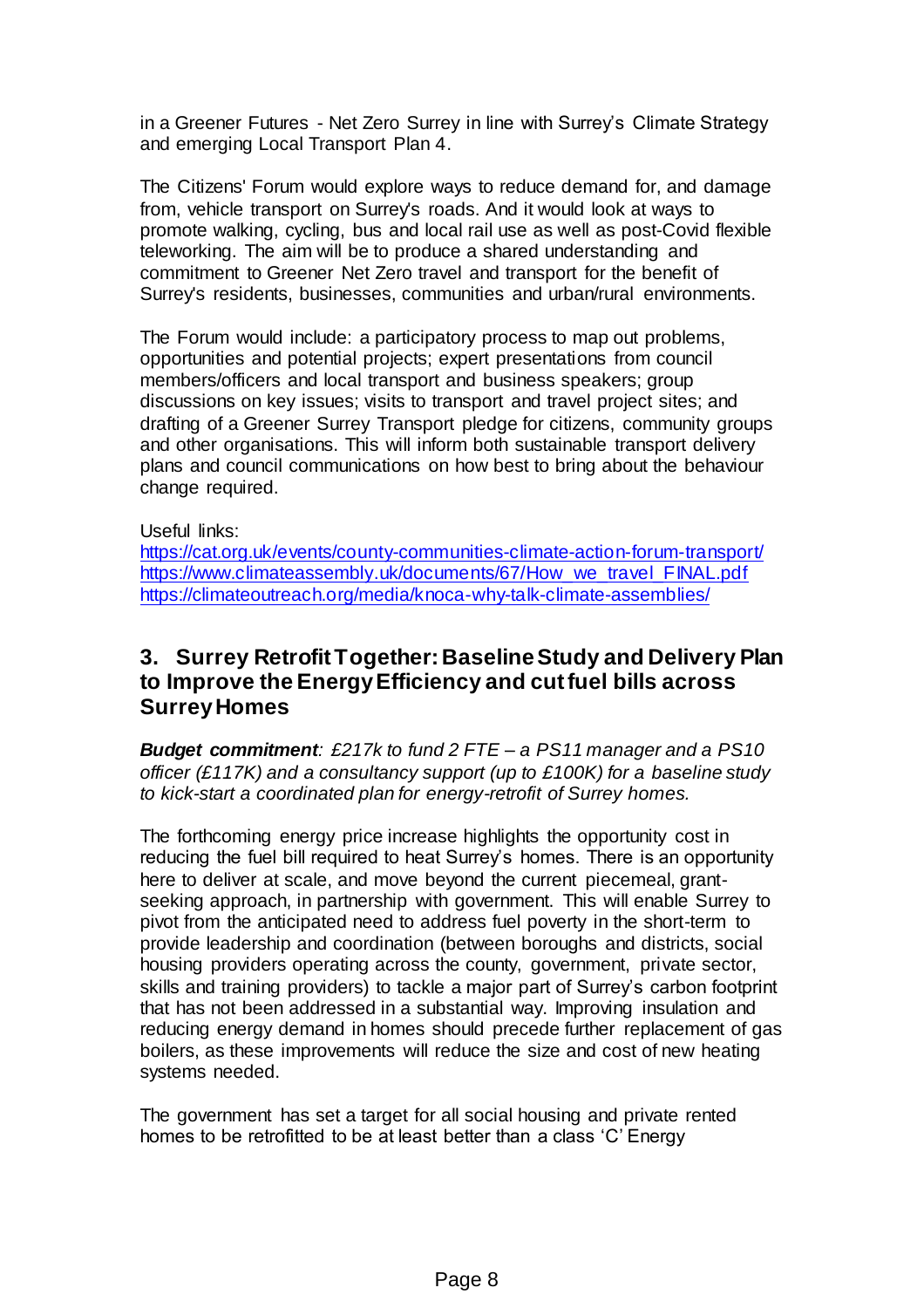Performance Certificate (EPC) data by 2030.<sup>2</sup> Some councils have already set higher targets and set in train a plan of actions. However, there is so far no such plan in Surrey that spans these different ownership types and aims to reach all homes, in line with government targets.

This budget item is to create a basis for detailed planning and property retrofit prioritisation across Surrey, building on Surrey County Council's valuable insights team and GIS capability. This will clarify and document the scale of the home retrofit challenge and opportunity and to actively upscale work in this area:

- 1. Integrate Energy Performance Certificate (EPC) data into Surrey's insights GIS mapping and interpolate across property types.
- 2. Overlay and mesh with data on housing property types and age, demographic information (fuel poverty risk, income deprivation), ownership type (owner occupied, and identified private rental and social housing providers).
- 3. Use mapping across Surrey/Borough & District/ Parish areas to inform housing stock interventions and prioritise street-by-street / house-byhouse<sup>3</sup> plans for retrofit action. This should include cost estimates and energy cost benefit over 10 years (together with resultant carbon invest-to-save benefit).

This would help drive collaboration across Surrey's district and borough councils, residential social landlords and Action Surrey to set the above plan against experiences of delivering retrofit best practice in Surrey. It should also draw on research by the UK100 network, of which Surrey is a member.

Experience of actual physical installation work would allow the programme of work to be understood, the skills/training gap to be better understood and planned for, and increase confidence in viability of solutions.

The prime outcome will be to develop an implementation programme of works that draws in government regulatory support and addresses finance gaps to deliver is best value for carbon reduction and energy cost reduction.

Delivery could combine in-house (Insight and Greener Futures) resource and specialist services. The budget item assumes two FTE council workers to own and drive forward the Surrey Retrofit Together programme, combined with one-off consultancy costs.

 $\overline{a}$ 

 $2$  See Clean Growth Strategy (HM Government, 2017) and Improving the Energy Performance of Privately Rented Homes (BEIS, 2020).

<sup>&</sup>lt;sup>3</sup> As appropriate.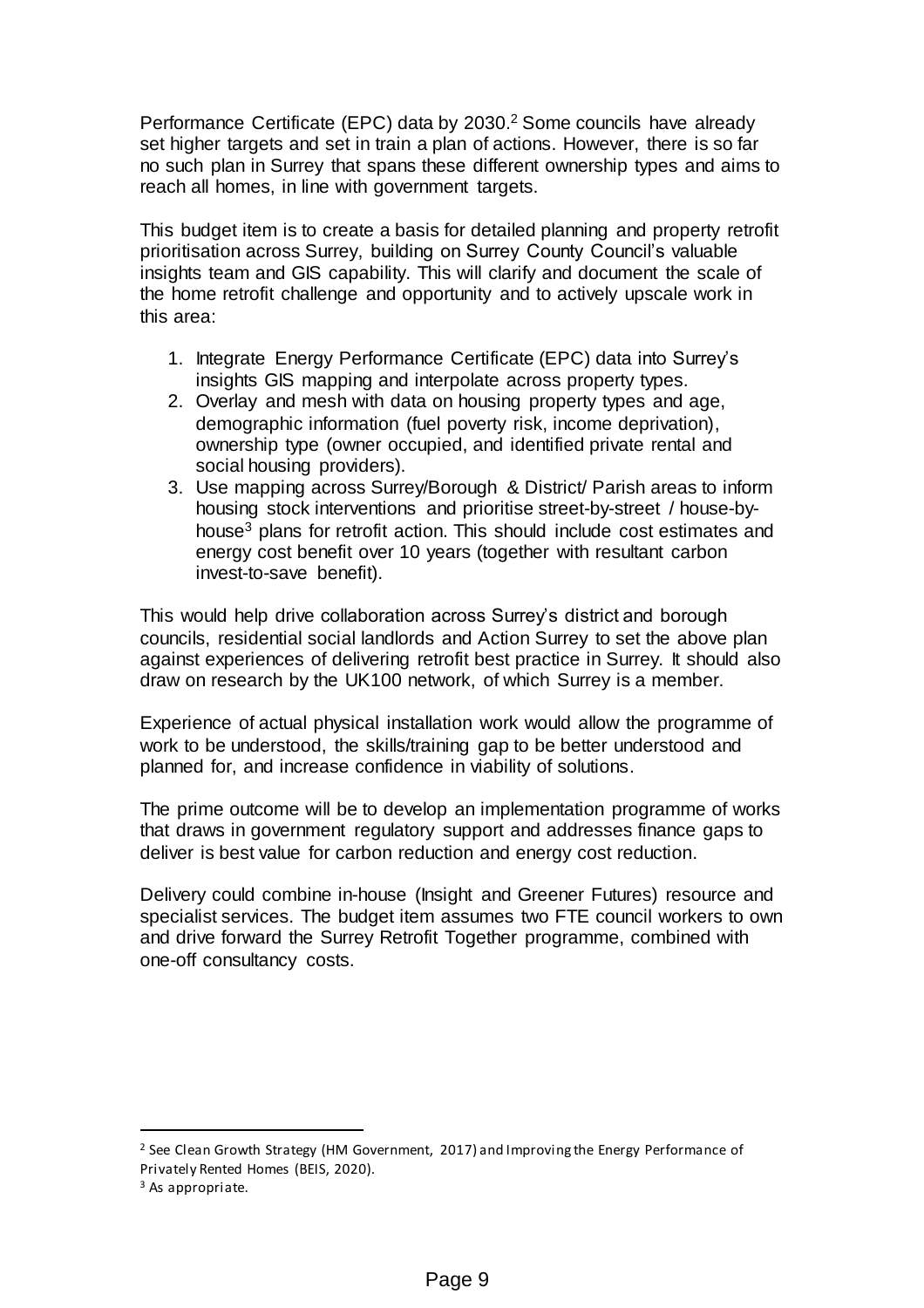## **4. Prevention and Early Intervention: (Child) Povertyand Public Health**

In addition to the £8 million included in the budget for Mental Health, add a further £8 million, doubling the size of the earmarked fund. Extend the remit of this £16 million allocation to include Public Health and Child Poverty, as follows:

- Reverse the recent reduction in numbers of children's centres and universal youth services;
- Provision of funding to deliver the recently published child poverty strategy; and
- Enhance public health delivery across Surrey.

#### **4.1 Prevention and Early Intervention to improve educational outcomes.**

The case for extending Surrey's early intervention support for our children, and how it affects educational outcomes in children is clear and is not new: it was made in the Plowden Report in 1967. The impact of the removal of universal youth work provision and the hyper local support provided by full coverage of 58 children's centres, cut due to austerity, has still not been subject to rigorous scrutiny. The scale of funding being targeted to the mental health crisis in Surrey should equally be directed towards local early intervention.

Recent research commissioned by Action for Children, Barnardo's, The Children's Society, National Children's Bureau and NSPCC showed that early intervention spending fell by an average of 59% between 2010 and 2020 in the most deprived local authorities, compared to 38% in the least deprived.<sup>4</sup> But whilst nationwide council spending on early intervention fell by £1.8 billion, reliance on 'expensive' and 'disruptive' late invention spending surged by £1.9 billion to £7.6 billion. These figures show that the reduction in earlyintervention measures in councils across the UK has been a false economy.

Surrey's new child poverty strategy was approved during the Cabinet meeting in January 2022. It stated that it is the intention to leave no one behind, and the intention to "align existing services with potential *new activity that targets the root causes of poverty*". Its suggestion that there is a need to focus on hyper-local provision suggests a revisiting of the services provided by the universal youth service and children's centres that were removed in the last council term. However, whilst the strategy proposes a framework of activities the report to cabinet states that it is yet to have any financial implications – and no budgeted expenditure is evident in this budget.

 $\overline{a}$ 

<sup>4</sup> [https://www.nursinginpractice.com/clinical/addiction-and-mental-health/spending-on](https://www.nursinginpractice.com/clinical/addiction-and-mental-health/spending-on-vulnerable-children-cut-by-up-to-80-charities-warn/)[vulnerable-children-cut-by-up-to-80-charities-warn/](https://www.nursinginpractice.com/clinical/addiction-and-mental-health/spending-on-vulnerable-children-cut-by-up-to-80-charities-warn/)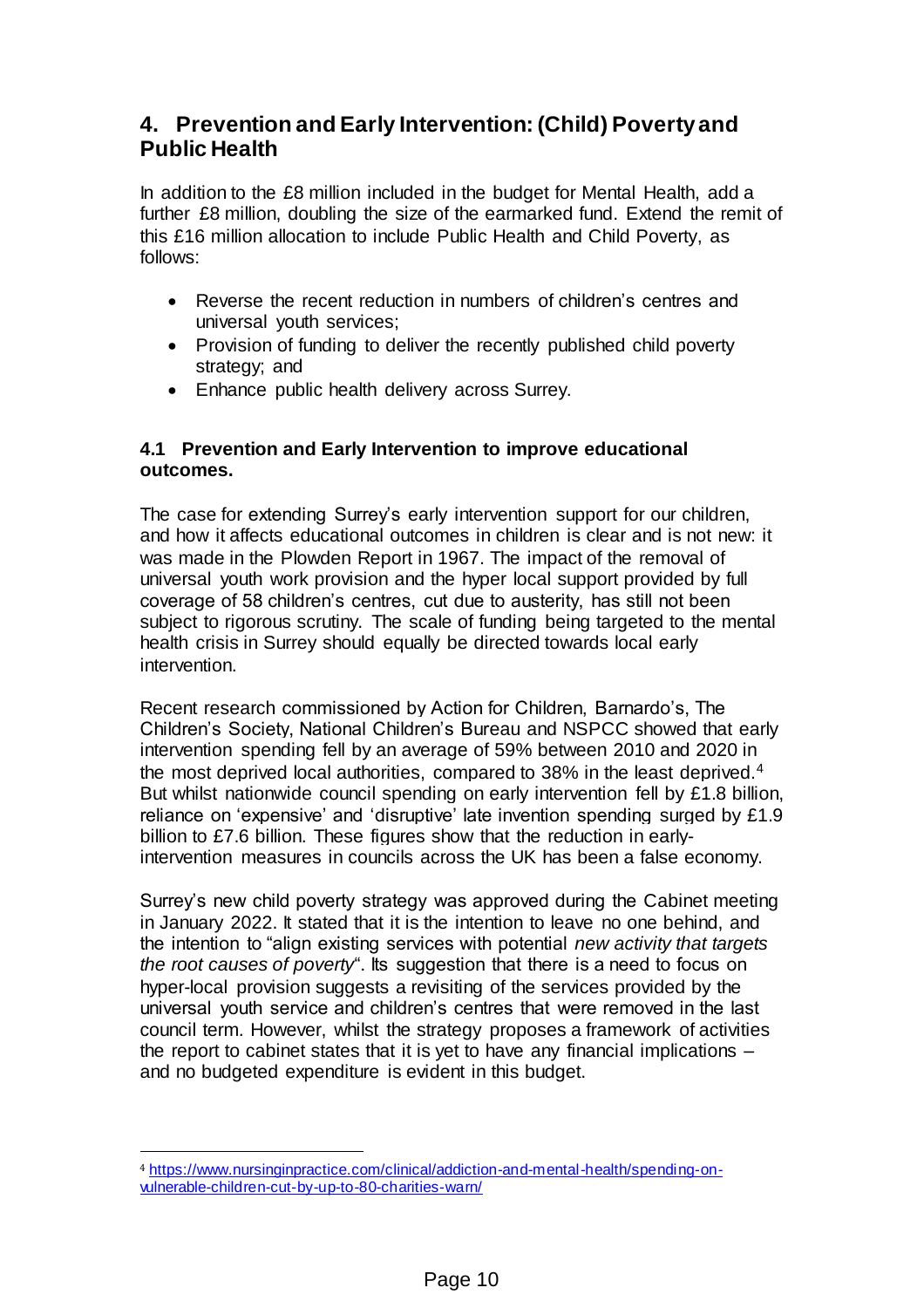#### **4.2 Prevention and Early Intervention through Public Health investment in Surrey**

The King's Fund reports that planned spending on public health across councils in 2019-20 was, on a like for like basis, 15% less than when this responsibility was transferred from the health service to councils in 2013-14.<sup>5</sup> Surrey has a low (at one point lowest) grant per resident across all UK councils, Unlike other authorities this amount is not topped up in Surrey. See **Table 2** below. This compares Surrey's Public Health spend against grant to nine other authorities commonly used as comparators.

The extent to which Surrey's initial public grant is much lower is highlighted in Table 3. In 2020-21 the grant per head in Surrey was £31.68, compared to an average of £38.82 across the other nine authorities. This would equate to an additional £8.6 million in grant.

The King's Fund notes that, "Pound for pound local government public health services have a greater impact on population health than putting the same money into the baseline of the NHS." <sup>6</sup> The national increase in insurance to fund the NHS in the short-term and social care in the longer-term does not address this. So it is left to councils to intervene.

Others have. But unlike the other authorities in the table, Surrey chose not to fund an increase in its public health spending. Across the other nine local authorities the average uplift of expenditure on public health over the public health grant was 26%. This percentage, applied to Surrey's public grant of £33.4 million for 2022/23, would equate to an additional £8.7 million.

Considered together, the average actual spend in 2020/21 in Surrey was £18.21 per resident less than in the other authorities considered. This equates to a level of spending of £21.8 million lower in Surrey than for the *average* of the other nine authorities.

This reduced spending on public health, means that Surrey's spend per capita on preventative health is far lower than elsewhere. Increasing this spending would strengthen a preventative, early-intervention led approach to both physical and mental health of Surrey residents.

 $\overline{a}$ 

<sup>5</sup> See<https://www.kingsfund.org.uk/projects/nhs-in-a-nutshell/spending-public-health>

<sup>6</sup> See [https://www.kingsfund.org.uk/blog/2019/07/public](https://www.kingsfund.org.uk/blog/2019/07/public-health-spending-blog) -health-spending-blog.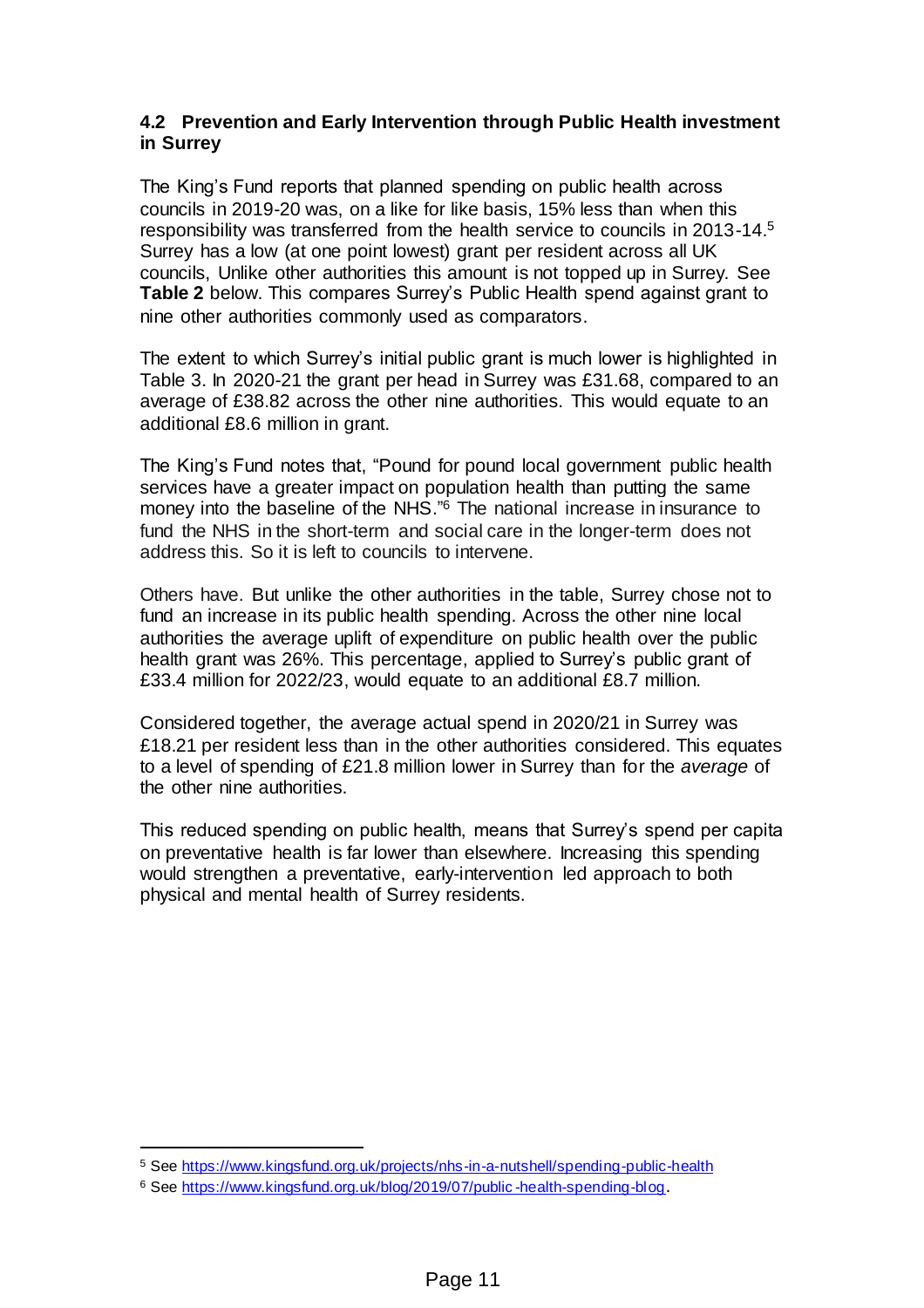|                      | 2020/21<br><b>Expendit</b><br>ure RO<br>(£'000) | <b>Population</b> | <b>Ranking of</b><br>spend per<br>head $(E)$ | <b>Actual</b><br>spend<br>per head<br>(£) | Variation<br>compared to<br>actual<br>spend/head<br>(E) | <b>Grant per</b><br>head $(E)$ | Ranking<br>of grant<br>per head<br>(E) | <b>Public</b><br><b>Health Grant</b><br>2020-21 RG<br>(£'000) | <b>Excess</b> |
|----------------------|-------------------------------------------------|-------------------|----------------------------------------------|-------------------------------------------|---------------------------------------------------------|--------------------------------|----------------------------------------|---------------------------------------------------------------|---------------|
| Oxfordshire          | 32,247                                          | 696,880           | 6                                            | 46.27                                     | 3.73                                                    | 44.83                          |                                        | 31,239                                                        | 1,008         |
| Essex                | 81,714                                          | 1,497,759         | 3                                            | 54.56                                     | $-4.55$                                                 | 42.2                           | $\overline{2}$                         | 63,203                                                        | 18,511        |
| Cambridgeshire       | 35,934                                          | 657,204           | 2                                            | 54.68                                     | $-4.67$                                                 | 41.46                          | 3                                      | 27,248                                                        | 8,686         |
| <b>Hertfordshire</b> | 53,634                                          | 1,195,672         | 7                                            | 44.86                                     | 5.15                                                    | 41.19                          | 4                                      | 49,248                                                        | 4,386         |
| Warwickshire         | 35,466                                          | 583,786           |                                              | 60.75                                     | $-10.74$                                                | 40.02                          | 5                                      | 23,363                                                        | 12,103        |
| Gloucestershire      | 28,060                                          | 640,650           | 9                                            | 43.80                                     | 6.21                                                    | 37.9                           | 6                                      | 24,281                                                        | 3,779         |
| Hampshire            | 68,975                                          | 1,389,206         | 5                                            | 49.65                                     | 0.36                                                    | 37.68                          | 7                                      | 52,348                                                        | 16,627        |
| Leicestershire       | 36,392                                          | 713,085           | 4                                            | 51.03                                     | $-1.03$                                                 | 35.39                          | 8                                      | 25,234                                                        | 11,158        |
| <b>West Sussex</b>   | 38,582                                          | 867,635           | 8                                            | 44.47                                     | 5.54                                                    | 34.68                          | 9                                      | 30,091                                                        | 8,491         |
| Surrey               | 38,159                                          | 1,199,870         | 10                                           | 31.80                                     | 18.21                                                   | 31.68                          | 10                                     | 38,006                                                        | 153           |
| Totals               |                                                 |                   |                                              | 50.01(1)                                  |                                                         | 38.82(1)                       |                                        |                                                               |               |

#### **Table 2. Benchmarking Surrey's Total Public Health Grant and Spending against comparator authorities**

Source: 2020-21 RG: [https://assets.publishing.service.gov.uk/government/uploads/system/uploads/attachment\\_data/file/1050248/RG\\_2020-](https://assets.publishing.service.gov.uk/government/uploads/system/uploads/attachment_data/file/1050248/RG_2020-21_data_by_LA.ods) 21 data by LA.ods

Source to 2020-21 RS: [https://assets.publishing.service.gov.uk/government/uploads/system/uploads/attachment\\_data/file/1050246/RS\\_2020-](https://assets.publishing.service.gov.uk/government/uploads/system/uploads/attachment_data/file/1050246/RS_2020-21_data_by_LA.ods) 21 data by LA.ods

Note 1. Average of nine authorities, not including Surrey.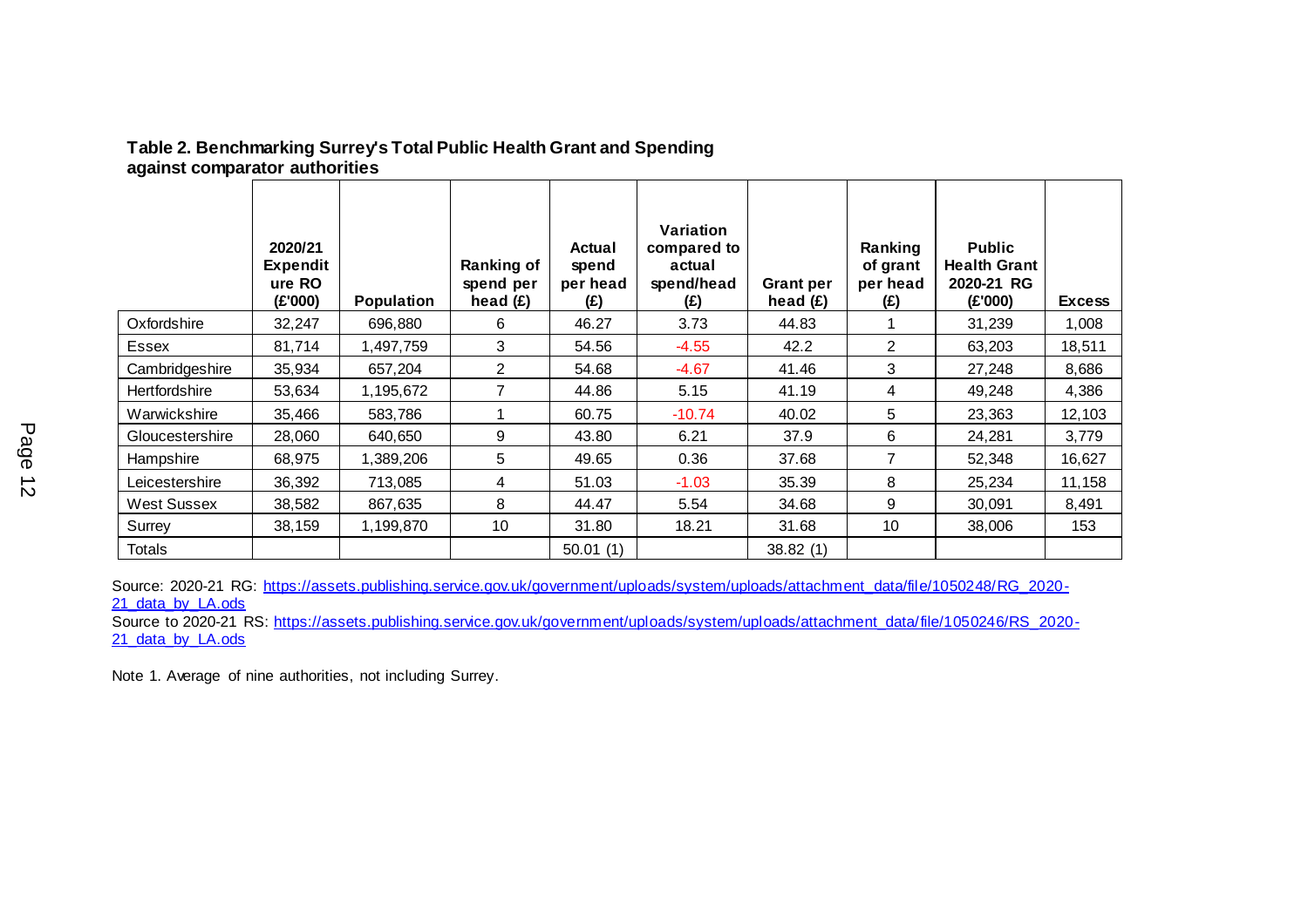# **5. Accelerating Bus Back Better**

*Budget commitment: guarantee first year funding for Bus Back Better in Surrey County Council's BSIP bid to central government. £17.7m revenue to be met from reserves and £10m capital to be met from reprioritising the Capital Pipeline.*

Surrey County Council has submitted a bid to the government to extend bus network and patronage in Surrey. This seeks £50 million of revenue and £72 million of capital funding from the DfT of which a nominal allocation of £17.7m revenue and £10.0m capital is allocated for 2022/23. This is summarised in **Table 3** below.

### **Table 3. Summary of Surrey BSIP bid for bus improvements.**

| 2022/23 (£ nominal) |            | 2023/24 (£ nominal) |            |            | 2024/25 (£ nominal) | Beyond 2025 (£ nominal) |            | Total cost of project or<br>proposal (£ nominal) *** |            |
|---------------------|------------|---------------------|------------|------------|---------------------|-------------------------|------------|------------------------------------------------------|------------|
| Resource            | Capital    | Resource            | Capital    | Resource   | Capital             | Resource                | Capital    | Resource                                             | Capital    |
| 17.674.833          | 10.042.500 | 17.584.333          | 20.992.500 | 14.822.333 | 22.816.000          | 55,500                  | 18.100.000 | 50.137.000                                           | 71,951,000 |

It is also trialling on-demand transport in Mole Valley and investigating different ways to provide home to school transport in future. Together, applied across Surrey and combined with journeys for care and health, and school travel Surrey could transform the number of bus journeys across Surrey, and achieve the modal shift outlined in LTP4 in Surrey's villages, large urban areas and London fringe.

In parallel, Surrey is embarking on a plan to roll-out EV charging points, which is budgeted to be funded by either government and/or council capital. Just as with EV charging, the level of ambition of our expansion, decarbonisation and transformation of the use of public buses across Surrey must not be constrained by the level of funding awarded us by government.

If the full bid amount is not forthcoming, Surrey County Council should fund the first year as planned regardless of the level of support provided by government for our Bus Back Better bid, to enable work to start on achieving modal shift to public transport in the timescale necessary to achieve our net zero targets.